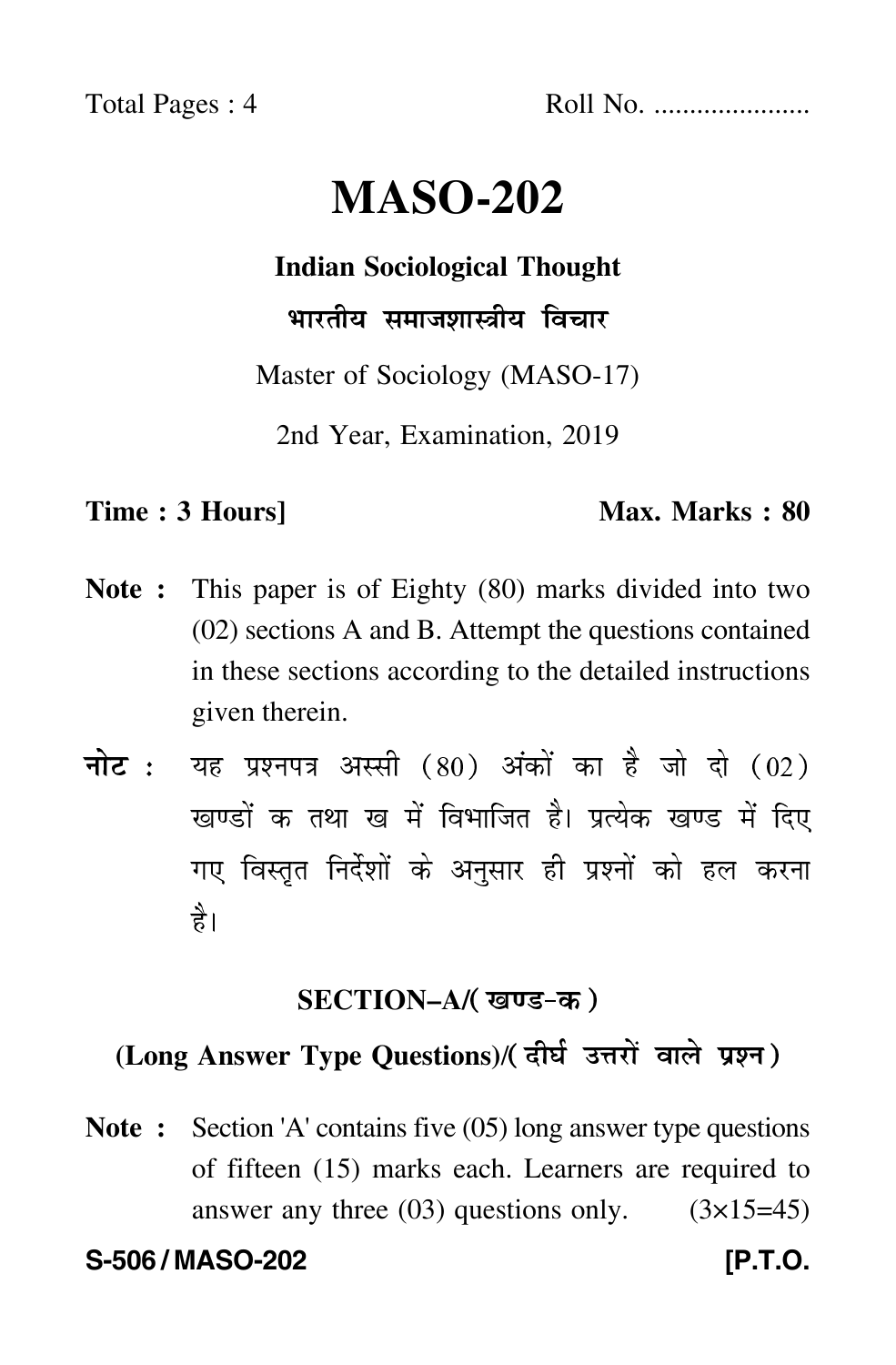- <mark>नोट</mark> : खण्ड 'क' में पाँच (05) दीर्घ उत्तरों वाले प्रश्न दिये गये हैं, प्रत्येक प्रश्न के लिए पन्द्रह (15) अंक निर्धारित हैं। शिक्षार्थियों को इनमें से केवल तीन (03) प्रश्नों के उत्तर देने हैं।
- **1.** Discuss the contribution of Dr. D.P. Mukerjee to Indian sociology.

डॉ. डी.पी. मुकर्जी के भारतीय समाजशास्त्र के लिए योगदान क ---वर्णन कीजिए।

**2.** Give a biographical sketch of Mahatma Gandhi life and write that circumstances by which Gandhi's thinking was influenced.

महात्मा गाँधी का जीवन–परिचय देते हुए उन कारकों का उल्लेख ----करे, जिनसे गाँधीजी का चिन्तन प्रभावित हुआ। --

**3.** Explain the theory of social value as described by Dr. R.K. Mukherjee.

डॉ. आर.के. मुकर्जी द्वारा प्रतिपादित सामाजिक मूल्यों के सिद्धान्त को विस्तार से समझाइए।  $\mathfrak{f}$ 

**4.** What are the contributions of Louis Dumont to Indian sociology ? Explain in brief.

लुईस ड्यूमों ने भारतीय समाजशास्त्र को क्या योगदान दिया? संक्षेप -- $\dagger$ में समझाइए।

**S-506 / MASO-202 [ 2 ]**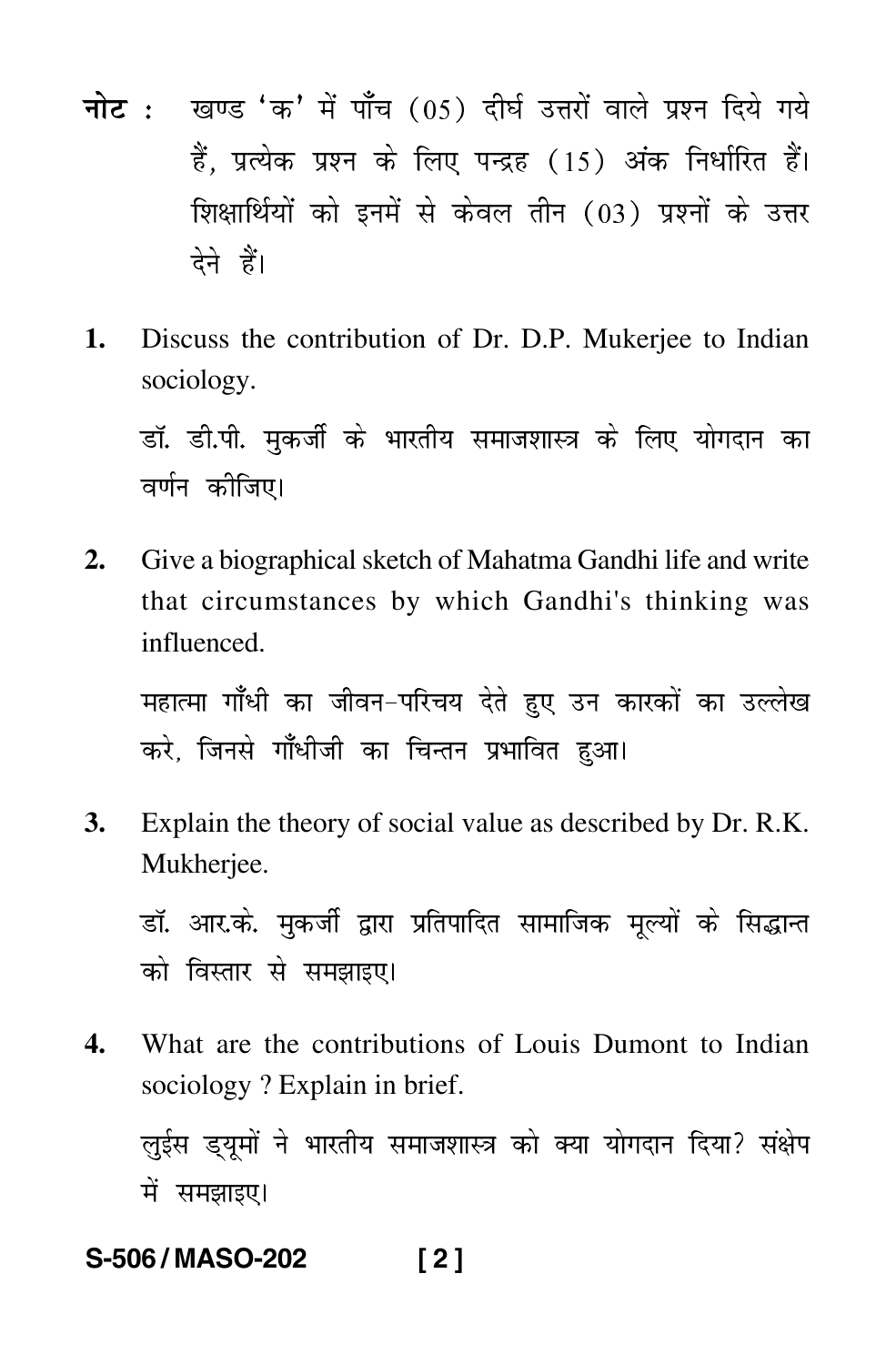**5.** Describe the views of Dr. Ghurye with reference to Indological approach.

भारत में विद्याशास्त्रीय उपागम के सन्दर्भ में डॉ. घुरिये के विचार --स्पष्ट कीजिए।

# SECTION–B/( खण्ड-ख )

# (Short Answer Type Questions)/(लघु उत्तरों वाले प्रश्न)

**Note :** Section 'B' contains eight (08) short answer type questions of seven (07) marks each. Learners are required to answer any five (05) questions only.

 $(5 \times 7 = 35)$ 

- <mark>नोट</mark> : खण्ड 'ख' में आठ (08) लघु उत्तरों वाले प्रश्न दिये गये हैं, प्रत्येक प्रश्न के लिए सात (07) अंक निर्धारित हैं। शिक्षार्थियों को इनमें से केवल पाँच (05) प्रश्नों के उत्तर देने हैं।
- **1.** Desai's marxist approach. देसाई का मार्क्सवादी दृष्टिकोण। --
- **2.** Relevance of thoughts of Gandhiji in the present. गाँधीजी के विचारों की वर्त्तमान में प्रासंगिकता।
- **3.** Crisis of Hinduism in India by Avadh Kishor Saran ? अवध किशोर सरन का समसामायिक भारत में हिन्दुत्त्व पर विचार।  $\mathfrak{f}$ --
- **4.** Ideas of Mannu on Varn system. मनु के वर्ण व्यवस्था पर विचार। -

### **S-506 / MASO-202 [ 3 ] [P.T.O.**